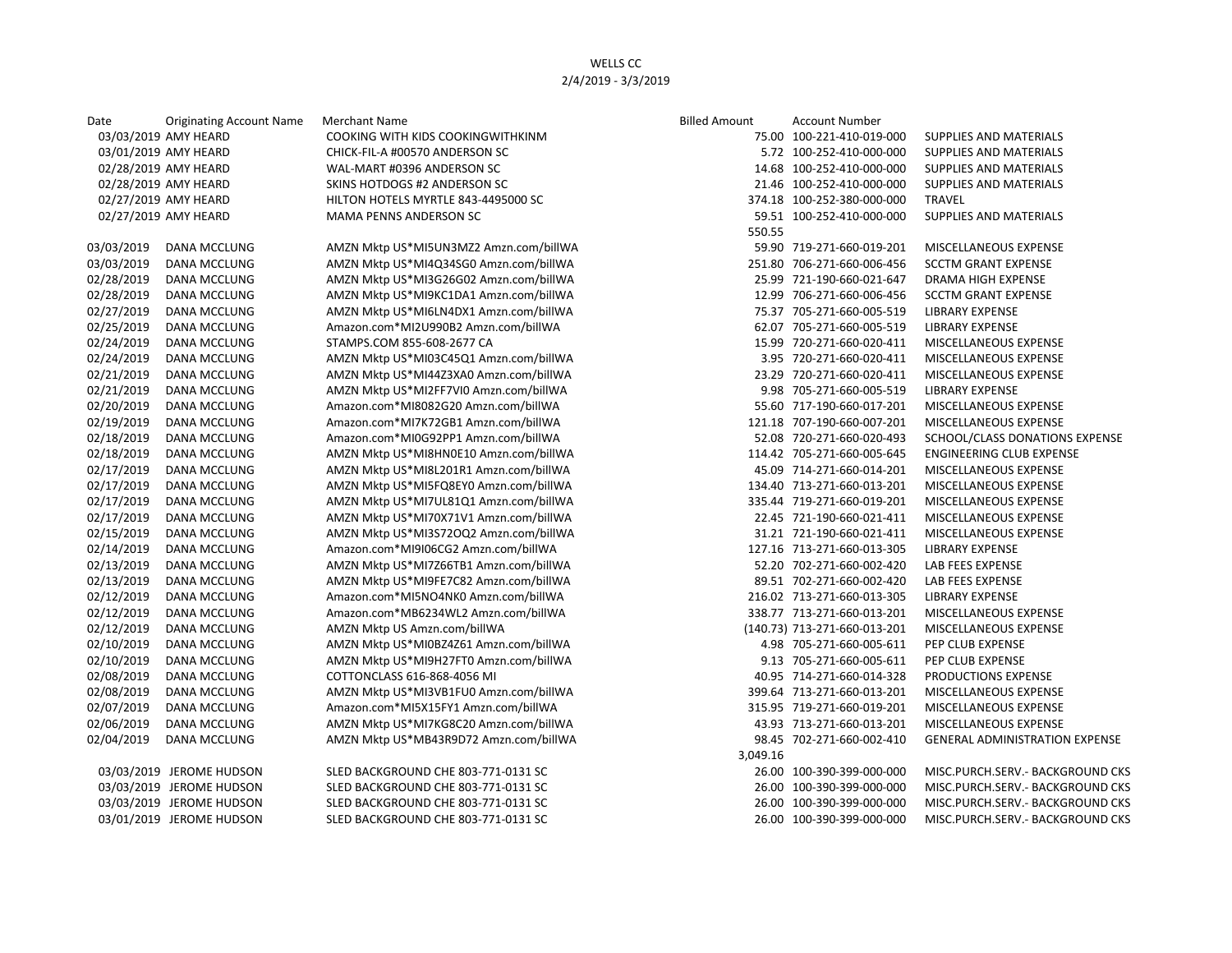03/01/2019 JEROME HUDSON ENABLEYOURLIFE COM 800-9833602 CA 108.94 203-127-410-020-000 SUPPLIES 02/21/2019 JEROME HUDSON TARGET.COM \* 800-591-3869 MN 176.53 203-127-410-021-000 SUPPLIES

03/01/2019 JEROME HUDSON SLED BACKGROUND CHE 803-771-0131 SC 26.00 26.00 100-390-399-000-000 MISC.PURCH.SERV.- BACKGROUND CKS 03/01/2019 JEROME HUDSON SLED BACKGROUND CHE 803-771-0131 SC 26.00 26.00 100-390-399-000-000 MISC.PURCH.SERV.- BACKGROUND CKS 03/01/2019 JEROME HUDSON Amazon.com\*MI4U30D60 Amzn.com/billWA 31.22 303-127-410-000-000 SUPPLIES- LD/DD/OHI 02/27/2019 JEROME HUDSON SLED BACKGROUND CHE 803-771-0131 SC 26.00 26.00 100-390-399-000-000 MISC.PURCH.SERV.- BACKGROUND CKS 02/27/2019 JEROME HUDSON SLED BACKGROUND CHE 803-771-0131 SC 26.00 100-390-399-000-000 MISC.PURCH.SERV.- BACKGROUND CKS 02/27/2019 JEROME HUDSON SLED BACKGROUND CHE 803-771-0131 SC 26.00 26.00 100-390-399-000-000 MISC.PURCH.SERV.- BACKGROUND CKS 02/27/2019 JEROME HUDSON SLED BACKGROUND CHE 803-771-0131 SC 26.00 26.00 100-390-399-000-000 MISC.PURCH.SERV.- BACKGROUND CKS 02/27/2019 JEROME HUDSON SLED BACKGROUND CHE 803-771-0131 SC 8.00 100-390-399-000-000 MISC.PURCH.SERV.- BACKGROUND CKS 02/27/2019 JEROME HUDSON SLED BACKGROUND CHE 803-771-0131 SC 26.00 26.00 100-390-399-000-000 MISC.PURCH.SERV.- BACKGROUND CKS 02/27/2019 JEROME HUDSON SLED BACKGROUND CHE 803-771-0131 SC 26.00 100-390-399-000-000 MISC.PURCH.SERV.- BACKGROUND CKS 02/24/2019 JEROME HUDSON SLED BACKGROUND CHE 803-771-0131 SC 26.00 26.00 100-390-399-000-000 MISC.PURCH.SERV.- BACKGROUND CKS 02/24/2019 JEROME HUDSON SLED BACKGROUND CHE 803-771-0131 SC 26.00 26.00 100-390-399-000-000 MISC.PURCH.SERV.- BACKGROUND CKS 02/24/2019 JEROME HUDSON Amazon.com\*MI0LB10D2 Amzn.com/billWA 102.92 203-127-410-000-000 SUPPLIES- LD/DD/OHI 02/22/2019 JEROME HUDSON SLED BACKGROUND CHE 803-771-0131 SC 26.00 26.00 100-390-399-000-000 MISC.PURCH.SERV.- BACKGROUND CKS 02/22/2019 JEROME HUDSON MEDICAL MONKS INC 844-859-9403 PA 69.94 69.94 203-127-410-000-000 SUPPLIES- LD/DD/OHI 02/17/2019 JEROME HUDSON SLED BACKGROUND CHE 803-771-0131 SC 26.00 26.00 100-390-399-000-000 MISC.PURCH.SERV.- BACKGROUND CKS 02/17/2019 JEROME HUDSON SLED BACKGROUND CHE 803-771-0131 SC 8.00 100-390-399-000-000 MISC.PURCH.SERV.- BACKGROUND CKS 02/17/2019 JEROME HUDSON SLED BACKGROUND CHE 803-771-0131 SC 8.00 100-390-399-000-000 MISC.PURCH.SERV.- BACKGROUND CKS 02/17/2019 JEROME HUDSON SLED BACKGROUND CHE 803-771-0131 SC 26.00 26.00 100-390-399-000-000 MISC.PURCH.SERV.- BACKGROUND CKS 02/17/2019 JEROME HUDSON SLED BACKGROUND CHE 803-771-0131 SC 26.00 26.00 100-390-399-000-000 MISC.PURCH.SERV.- BACKGROUND CKS 02/17/2019 JEROME HUDSON SLED BACKGROUND CHE 803-771-0131 SC 26.00 26.00 100-390-399-000-000 MISC.PURCH.SERV.- BACKGROUND CKS 02/17/2019 JEROME HUDSON SLED BACKGROUND CHE 803-771-0131 SC 26.00 100-390-399-000-000 MISC.PURCH.SERV.- BACKGROUND CKS 02/17/2019 JEROME HUDSON SLED BACKGROUND CHE 803-771-0131 SC 26.00 26.00 100-390-399-000-000 MISC.PURCH.SERV.- BACKGROUND CKS 02/17/2019 JEROME HUDSON SLED BACKGROUND CHE 803-771-0131 SC 26.00 100-390-399-000-000 MISC.PURCH.SERV.- BACKGROUND CKS 02/17/2019 JEROME HUDSON SLED BACKGROUND CHE 803-771-0131 SC 26.00 26.00 100-390-399-000-000 MISC.PURCH.SERV.- BACKGROUND CKS 02/17/2019 JEROME HUDSON SLED BACKGROUND CHE 803-771-0131 SC 26.00 26.00 100-390-399-000-000 MISC.PURCH.SERV.- BACKGROUND CKS 02/14/2019 JEROME HUDSON SLED BACKGROUND CHE 803-771-0131 SC 26.00 100-390-399-000-000 MISC.PURCH.SERV.- BACKGROUND CKS 02/14/2019 JEROME HUDSON SLED BACKGROUND CHE 803-771-0131 SC 26.00 100-390-399-000-000 MISC.PURCH.SERV.- BACKGROUND CKS 02/14/2019 JEROME HUDSON SLED BACKGROUND CHE 803-771-0131 SC 26.00 100-390-399-000-000 MISC.PURCH.SERV.- BACKGROUND CKS 02/14/2019 JEROME HUDSON SLED BACKGROUND CHE 803-771-0131 SC 26.00 26.00 100-390-399-000-000 MISC.PURCH.SERV.- BACKGROUND CKS 02/14/2019 JEROME HUDSON SLED BACKGROUND CHE 803-771-0131 SC 26.00 26.00 100-390-399-000-000 MISC.PURCH.SERV.- BACKGROUND CKS 02/14/2019 JEROME HUDSON SLED BACKGROUND CHE 803-771-0131 SC 26.00 100-390-399-000-000 MISC.PURCH.SERV.- BACKGROUND CKS 02/14/2019 JEROME HUDSON SLED BACKGROUND CHE 803-771-0131 SC 26.00 100-390-399-000-000 MISC.PURCH.SERV.- BACKGROUND CKS 02/14/2019 JEROME HUDSON SLED BACKGROUND CHE 803-771-0131 SC 26.00 100-390-399-000-000 MISC.PURCH.SERV.- BACKGROUND CKS 02/14/2019 JEROME HUDSON SLED BACKGROUND CHE 803-771-0131 SC 26.00 26.00 100-390-399-000-000 MISC.PURCH.SERV.- BACKGROUND CKS 02/14/2019 JEROME HUDSON SLED BACKGROUND CHE 803-771-0131 SC 26.00 26.00 100-390-399-000-000 MISC.PURCH.SERV.- BACKGROUND CKS 02/14/2019 JEROME HUDSON SLED BACKGROUND CHE 803-771-0131 SC 26.00 100-390-399-000-000 MISC.PURCH.SERV.- BACKGROUND CKS 02/13/2019 JEROME HUDSON SLED BACKGROUND CHE 803-771-0131 SC 26.00 100-390-399-000-000 MISC.PURCH.SERV.- BACKGROUND CKS 02/13/2019 JEROME HUDSON SLED BACKGROUND CHE 803-771-0131 SC 26.00 100-390-399-000-000 MISC.PURCH.SERV.- BACKGROUND CKS 02/13/2019 JEROME HUDSON SLED BACKGROUND CHE 803-771-0131 SC 26.00 100-390-399-000-000 MISC.PURCH.SERV.- BACKGROUND CKS 02/13/2019 JEROME HUDSON SLED BACKGROUND CHE 803-771-0131 SC 26.00 26.00 100-390-399-000-000 MISC.PURCH.SERV.- BACKGROUND CKS 02/07/2019 JEROME HUDSON SLED BACKGROUND CHE 803-771-0131 SC 26.00 100-390-399-000-000 MISC.PURCH.SERV.- BACKGROUND CKS 02/07/2019 JEROME HUDSON SLED BACKGROUND CHE 803-771-0131 SC 26.00 26.00 100-390-399-000-000 MISC.PURCH.SERV.- BACKGROUND CKS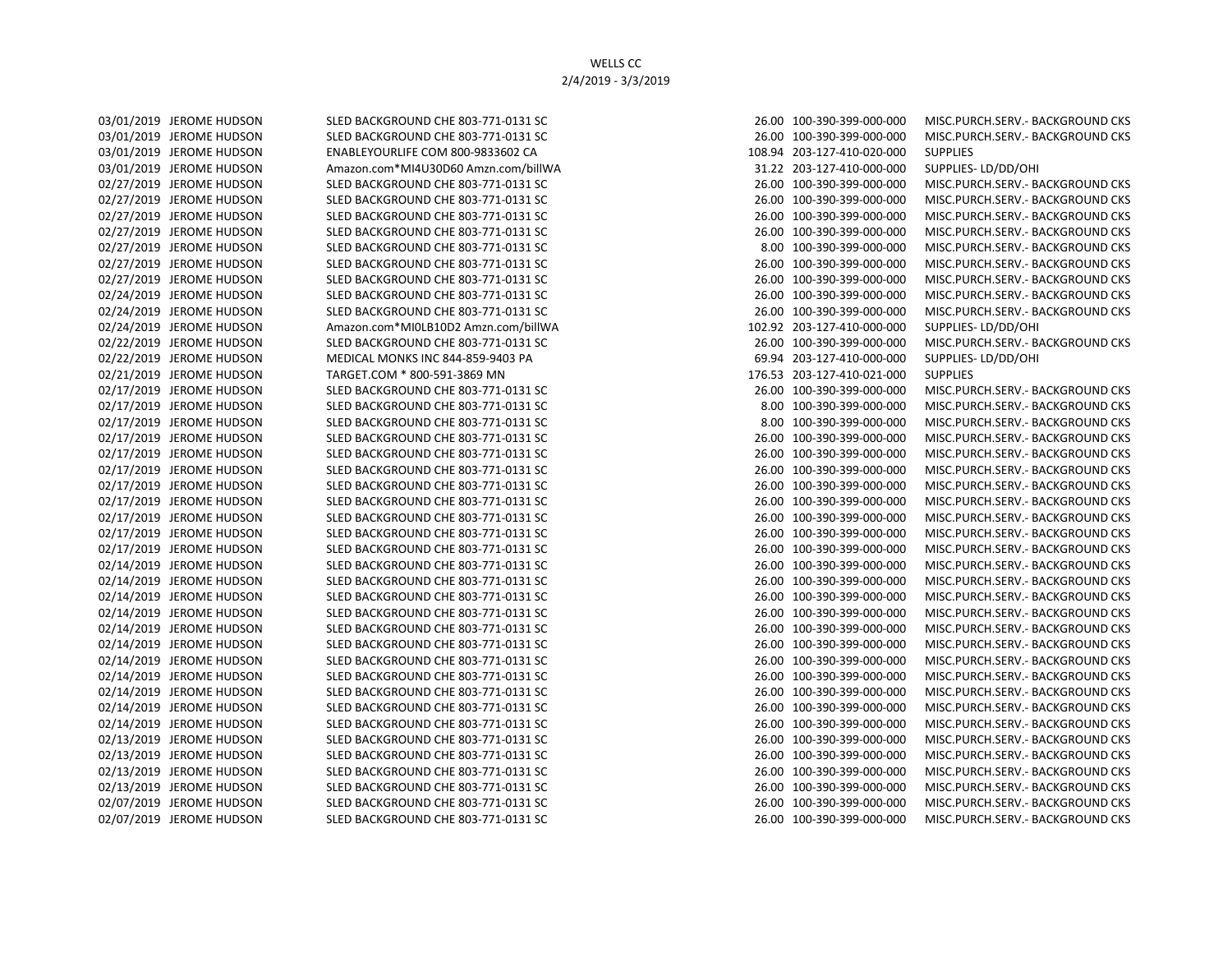02/07/2019 JEROME HUDSON SLED BACKGROUND CHE 803-771-0131 SC 26.00 100-390-399-000-000 MISC.PURCH.SERV.- BACKGROUND CKS 02/07/2019 JEROME HUDSON SLED BACKGROUND CHE 803-771-0131 SC 26.00 26.00 100-390-399-000-000 MISC.PURCH.SERV.- BACKGROUND CKS 02/07/2019 JEROME HUDSON SLED BACKGROUND CHE 803-771-0131 SC 26.00 26.00 100-390-399-000-000 MISC.PURCH.SERV.- BACKGROUND CKS 02/07/2019 JEROME HUDSON Amazon.com\*MI55T6421 Amzn.com/billWA 76.94 203-127-410-000-000 SUPPLIES- LD/DD/OHI 1,734.49 02/24/2019 KATIE BROWN NCS\*GED EXAM 800-511-3478 MN 392.50 723-190-660-023-911 MISCELLANEOUS- ADULT ED EXPENSE 02/24/2019 KATIE BROWN NCS\*GED EXAM 800-511-3478 MN 17.50 900-181-372-000-015 ADULT ED SCHOLARSHIPS 02/22/2019 KATIE BROWN NCS\*GED EXAM 800-511-3478 MN 3337.50 356-182-312-000-GED GED TESTING 747.50 03/03/2019 MIKE MAHAFFEY VISTAPR\*VistaPrint.com 866-8936743 MA 70.61 100-264-410-000-REC RECRUITING SUPPLIES 02/22/2019 MIKE MAHAFFEY Newberry College 800-8454955 SC 50.00 267-264-333-000-RR3 TRIPS-RECRUITE HQ TEACHERS 02/17/2019 MIKE MAHAFFEY WINTHROP UNIVERSITY ROCK HILL SC (95.00) 267-264-333-000-RR3 TRIPS-RECRUITE HQ TEACHERS 02/13/2019 MIKE MAHAFFEY **EB 2019 SOUTH CAROLIN 801-413-7200 CA** 75.00 267-264-333-000-RR3 TRIPS-RECRUITE HQ TEACHERS 02/07/2019 MIKE MAHAFFEY USC EMALL 803-777-3079 SC 200.00 267-264-333-000-RR3 TRIPS-RECRUITE HQ TEACHERS 02/06/2019 MIKE MAHAFFEY WINTHROP UNIVERSITY WINTHROP.EDU SC 95.00 267-264-333-000-RR3 TRIPS-RECRUITE HQ TEACHERS 395.61 02/24/2019 SUNDRA BROOM EMBASSY KINGSTON PLANT MYRTLE BEACH SC (274.39) 100-231-334-000-000 TRUSTEE EXPENSE 02/22/2019 SUNDRA BROOM **OMNI HILTON HEAD OCNFR 843-8428000 SC** 783.95 100-231-334-000-000 TRUSTEE EXPENSE 02/22/2019 SUNDRA BROOM COMNI HILTON HEAD OCNFR 843-8428000 SC 783.95 100-231-334-000-000 TRUSTEE EXPENSE 02/21/2019 SUNDRA BROOM **OFFICE DEPOT #379 ANDERSEN SC** 57.31 100-232-410-000-000 SUPPLIES 02/20/2019 SUNDRA BROOM OMNI HILTON HEAD OCNFR 843-8428000 SC 392.29 100-231-334-000-000 TRUSTEE EXPENSE 02/20/2019 SUNDRA BROOM OMNI HILTON HEAD OCNFR 843-8428000 SC 392.29 100-231-334-000-000 TRUSTEE EXPENSE 02/20/2019 SUNDRA BROOM OMNI HILTON HEAD OCNFR 843-8428000 SC 392.29 100-263-333-000-000 TRIPS AND CONFERENCES 02/20/2019 SUNDRA BROOM FAMILY DOLLAR #0256 ANDERSON SC 15.25 100-232-410-000-000 SUPPLIES 2,542.94 02/24/2019 TOM WILSON CARLEE`S, LLC ANDERSON SC 50.00 100-232-410-000-000 SUPPLIES 50.00 02/21/2019 TRIPP DUKES Doubletree Myrtle Beach MYRTLE BEACH SC (143.22) 100-221-333-000-000 TRIPS AND CONFERENCES 02/19/2019 TRIPP DUKES REI\*GREENWOODHEINEMANN 800-225-5800 NH 210.68 100-221-410-006-TST SUPPLIES-TESTING 02/10/2019 TRIPP DUKES Doubletree Myrtle Beach 866-7648501 SC 143.22 100-221-333-000-000 TRIPS AND CONFERENCES 210.68 2/6/2019 WESS GRANT AMZN Mktp US\*MI5W25FC1 36.24 600-256-410-000-000 SUPPLIES 2/6/2019 WESS GRANT SLED BACKGROUND CHECK 26.00 100-254-312-000-SLD SLED CHECKS 2/6/2019 WESS GRANT SLED BACKGROUND CHECK 26.00 100-254-312-000-SLD SLED CHECKS 2/6/2019 WESS GRANT SLED BACKGROUND CHECK 26.00 100-254-312-000-SLD SLED CHECKS 2/7/2019 WESS GRANT WEB\*NETWORKSOLUTIONS 1.99 100-266-345-000-000 TECHNOLOGY INFRASTRUCTURE 2/11/2019 WESS GRANT SLED BACKGROUND CHECK 8.00 100-255-323-000-000 CONTRACTED SERVICES 2/11/2019 WESS GRANT SLED BACKGROUND CHECK 8.00 100-255-323-000-000 CONTRACTED SERVICES 2/11/2019 WESS GRANT SLED BACKGROUND CHECK 8.00 100-255-323-000-000 CONTRACTED SERVICES 2/11/2019 WESS GRANT SLED BACKGROUND CHECK 8.00 100-255-323-000-000 CONTRACTED SERVICES 2/12/2019 WESS GRANT AMZN Mktp US\*MI33S4CK2 181.20 600-256-410-000-000 SUPPLIES 2/12/2019 WESS GRANT SLED BACKGROUND CHECK 8.00 100-255-323-000-000 CONTRACTED SERVICES 2/12/2019 WESS GRANT SLED BACKGROUND CHECK 26.00 600-256-640-000-000 DUES AND FEES 2/13/2019 WESS GRANT SLED BACKGROUND CHECK 26.00 100-254-312-000-SLD SLED CHECKS 2/13/2019 WESS GRANT SLED BACKGROUND CHECK 26.00 100-254-312-000-SLD SLED CHECKS